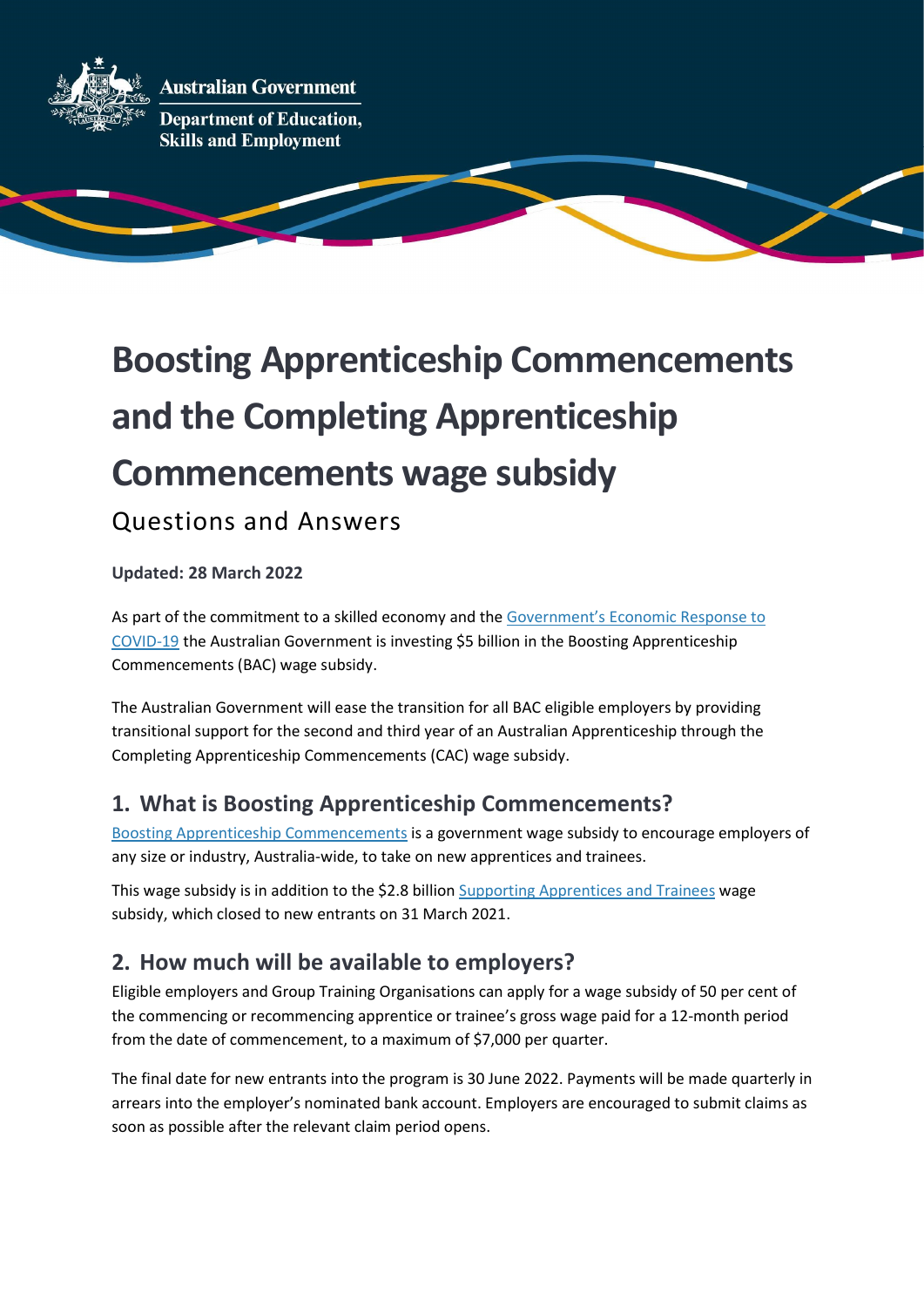### 3. What is Completing Apprenticeship Commencements?

Eligible employers of a BAC supported apprentice or trainee will transition onto the time-limited Completing Apprenticeship Commencements (CAC) wage subsidy for the second and third year of their apprenticeship.

Under the CAC, eligible employers will receive a wage subsidy of ten per cent of wages paid to an eligible apprentice or trainee in the second year of their apprenticeship, to a maximum of \$1,500 per quarter per apprentice.

Eligible employers will also receive a wage subsidy of five per cent of wages paid to an eligible apprentice or trainee in the third year of their apprenticeship, to a maximum of \$750 per quarter per apprentice.

Your business or Group Training Organisation may be eligible if:

- you engaged an Australian Apprentice or trainee between 5 October 2020 and 30 June 2022; and
- this Australian Apprentice or trainee is undertaking their second or third year of a Certificate II or higher qualification and has a training contract that is formally approved by the state training authority.

Payments will be made quarterly in arrears into the employer's nominated bank account. Employers are encouraged to submit claims as soon as possible after the relevant claim period opens.

#### 4. Who is eligible?

Your business or Group Training Organisation may be eligible for the Boosting Apprenticeship Commencements and Completing Apprenticeship Commencements wage subsidies if:

- you engage an Australian Apprentice or trainee between 5 October 2020 and 30 June 2022; and
- this Australian Apprentice or trainee is undertaking a Certificate II or higher qualification and has a training contract that is formally approved by the state training authority.

Additional eligibility requirements will apply to existing workers.

#### 5. Does the business size matter?

Employers of any size, or industry, Australia-wide who commence an Australian Apprentice between 5 October 2020 and 30 June 2022 may be eligible under this program.

#### 6. Are Group Training Organisations eligible for the wage subsidy?

Yes. Group Training Organisations are eligible for the wage subsidy.

Group Training Organisations must pass on the Boosting Apprenticeship Commencements and Completing Apprenticeship Commencements payments to the host employer or may retain the payment where an Australian Apprentice or trainee is no longer hosted to a host employer.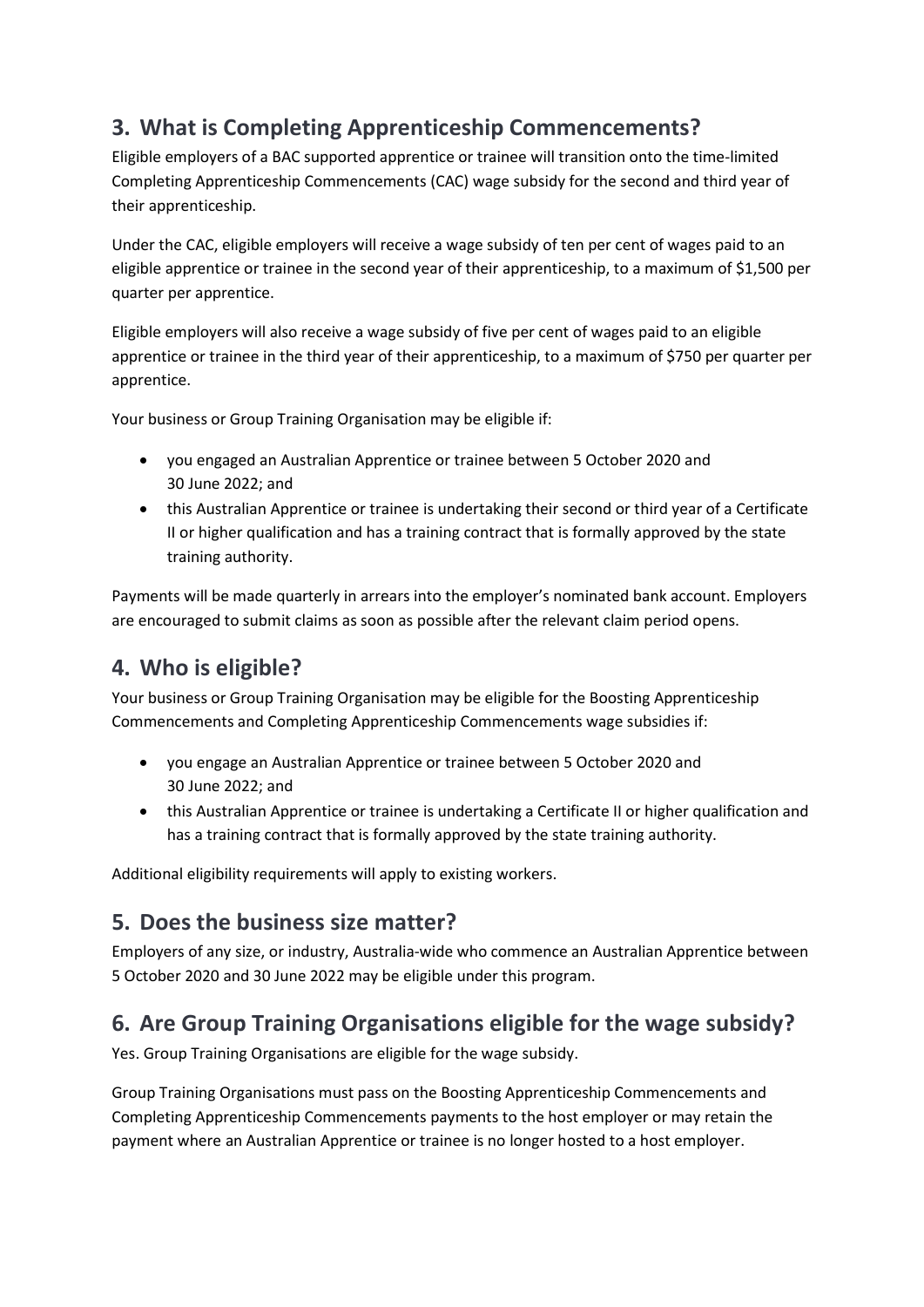#### 7. What are the changes to eligibility for existing workers?

From 28 October 2020, an employer, or host employer (if using a Group Training Organisation), will be eligible for the wage subsidy for up to 30 existing worker commencements when:

- an existing worker transfers from a casual employment arrangement to either a part-time or full-time Australian Apprenticeship; or
- an existing worker transfers from a part-time employment arrangement to a full-time Australian Apprenticeship.

There will be no changes for commencements of existing workers in trade-based Australian Apprenticeships.

# 8. What happens if an existing worker who does not meet the revised eligibility criteria has already commenced?

As long as all other eligibility criteria are met, an Australian Apprentice who has an approved Training Contract, with a commencement date between 5 October and 27 October 2020, will be eligible to attract the wage subsidy for their employer. The revised eligibility will only apply to commencements from 28 October 2020.

# 9. When will Boosting Apprenticeship Commencements be available?

The following table explains when eligible employers will be able to submit a claim for the Boosting Apprenticeship Commencements payments in arrears:

| For any wages paid in the following time periods | Date claim can be lodged |
|--------------------------------------------------|--------------------------|
| From 5 October 2020 to 31 December 2020          | 1 January 2021           |
| From 1 January 2021 to 31 March 2021             | 1 April 2021             |
| From 1 April 2021 to 30 June 2021                | 1 July 2021              |
| From 1 July 2021 to 30 September 2021            | 1 October 2021           |
| From 1 October 2021 to 31 December 2021          | 1 January 2022           |
| From 1 January 2022 to 31 March 2022             | 1 April 2022             |
| From 1 April 2022 to 30 June 2022                | 1 July 2022              |
| From 1 July 2022 to 30 September 2022            | 1 October 2022           |
| From 1 October 2022 to 31 December 2022          | 1 January 2023           |
| From 1 January 2023 to 31 March 2023             | 1 April 2023             |
| From 1 April 2023 to 30 June 2023                | 1 July 2023              |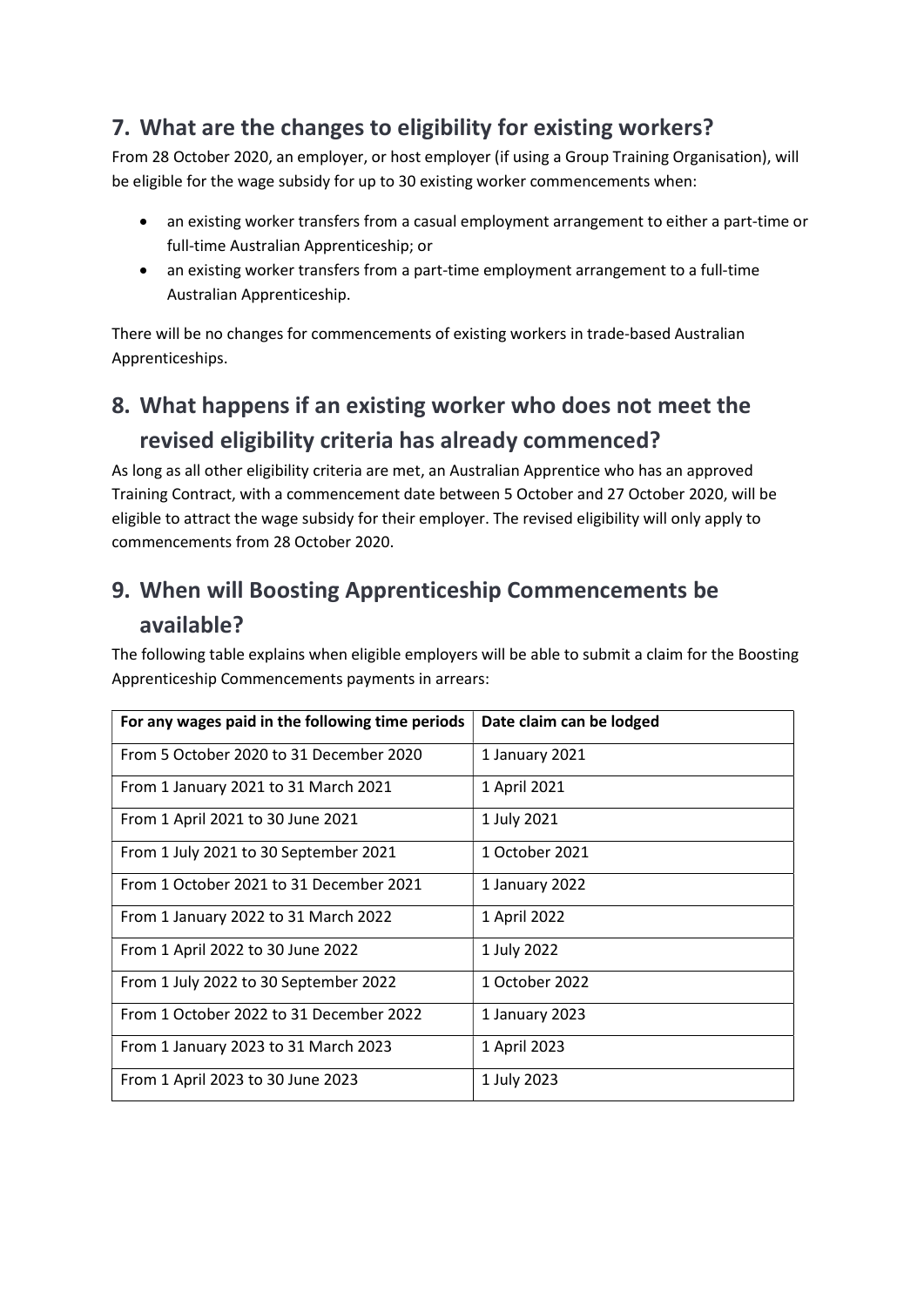# 10. When will the Completing Apprenticeship Commencements wage subsidy be available?

The following table explains when eligible employers will be able to submit a claim for the Completing Apprenticeship Commencements payments in arrears:

| For any wages paid in the following time periods | Date claim can be lodged |
|--------------------------------------------------|--------------------------|
| From 5 October 2021 to 31 December 2021          | 1 January 2022           |
| From 1 January 2022 to 31 March 2022             | 1 April 2022             |
| From 1 April 2022 to 30 June 2022                | 1 July 2022              |
| From 1 July 2022 to 30 September 2022            | 1 October 2022           |
| From 1 October 2022 to 31 December 2022          | 1 January 2023           |
| From 1 January 2023 to 31 March 2023             | 1 April 2023             |
| From 1 April 2023 to 30 June 2023                | 1 July 2023              |
| From 1 July 2023 to 30 September 2023            | 1 October 2023           |
| From 1 October 2023 to 31 December 2023          | 1 January 2024           |
| From 1 January 2024 to 31 March 2024             | 1 April 2024             |
| From 1 April 2024 to 30 June 2024                | 1 July 2024              |
| From 1 July 2024 to 30 September 2024            | 1 October 2024           |
| From 1 October 2024 to 31 December 2024          | 1 January 2025           |
| From 1 January 2025 to 31 March 2025             | 1 April 2025             |
| From 1 April 2025 to 30 June 2025                | 1 July 2025              |

#### 11. How are payments made?

All program payments will be paid directly to the recipient's nominated bank account.

The Australian Government is focussed on supporting Australian businesses and reduce the reporting burden on employers. To receive a payment for the Boosting Apprenticeship Commencements and Completing Apprenticeship Commencements wage subsidies, eligible employers must be able to provide accurate and regular wage reporting through Single Touch Payroll, unless an exemption from the Australian Taxation Office has been granted. For further information about Single Touch Payroll, please visit the Australian Taxation Office website.

## 12. How do employers register and apply for the wage subsidy?

An eligible employer should advise of intent to claim Boosting Apprenticeship Commencements using the Boosting Apprenticeship Commencements registration form during sign up of a new Australian Apprentice. The form will be available from your Australian Apprenticeship Support Network provider.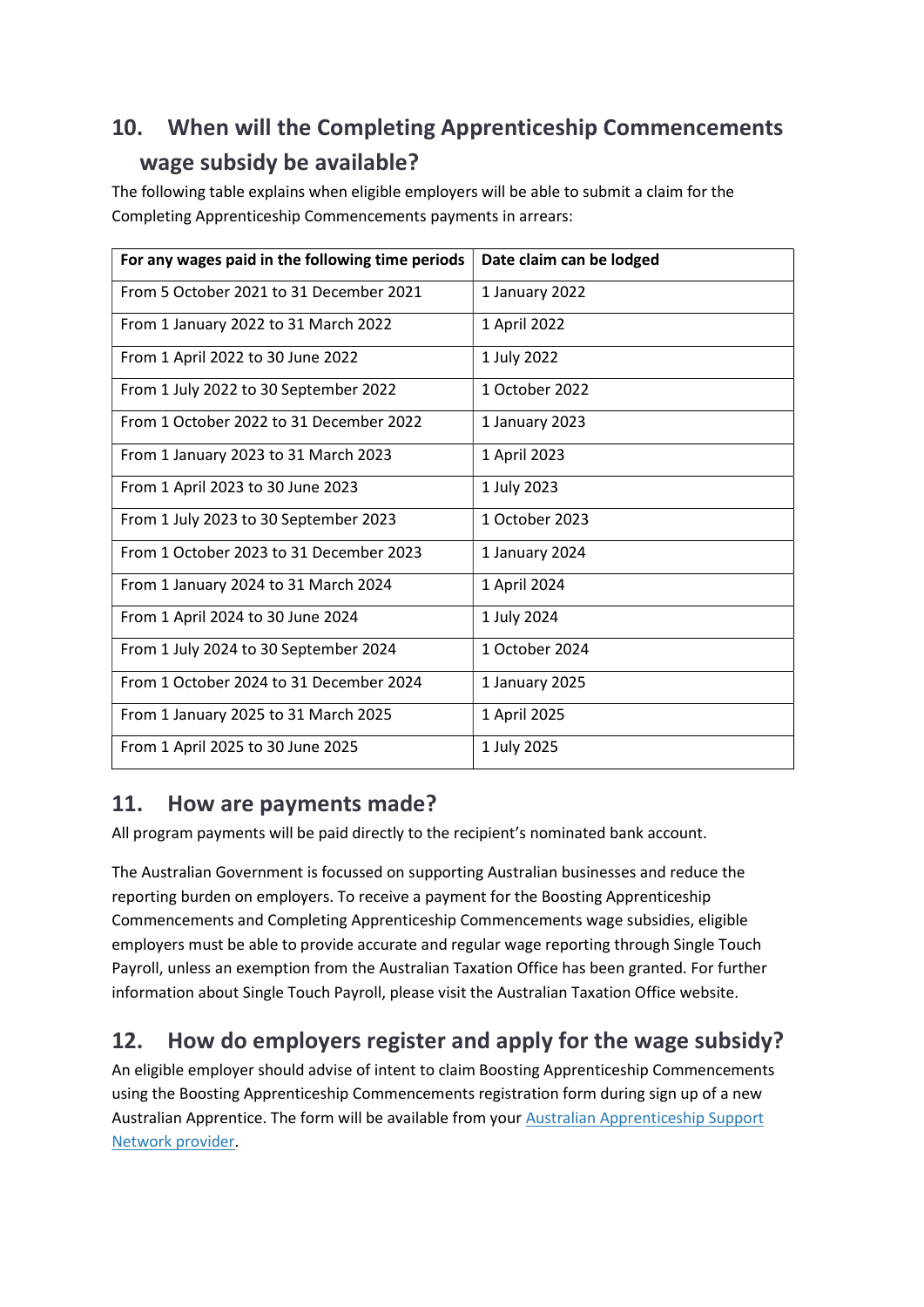If you have already completed the Boosting Apprenticeship Commencements registration form, your apprentice will automatically roll over to the new Completing Apprenticeship Commencements wage subsidy if eligible.

# 13. Are employers eligible for the Boosting Apprenticeship Commencements and Completing Apprenticeship Commencements wage subsidy if they are receiving other Commonwealth subsidies?

No, an employer will not be eligible for the Boosting Apprenticeship Commencements or Completing Apprenticeship Commencements wage subsidies where the apprentice is receiving any other form of Australian Government wage subsidy.

Where an employer is eligible for multiple subsidies, the employer will need to choose which payment best supports their circumstances.

# 14. Are employers also eligible for other payments under the Australian Apprenticeships Incentives Program?

Yes, employers and Group Training Organisations that receive Boosting Apprenticeship Commencements and the Completing Apprenticeship Commencements wage subsidies may be eligible for other incentives available under the Australian Apprenticeships Incentives Program, subject to eligibility criteria being met.

## 15. What about apprentices who commenced before 5 October 2020?

Apprentices who commenced before 5 October 2020 will not be eligible for Boosting Apprenticeship Commencements as the purpose of this wage subsidy is to drive growth in new commencements.

The Government does however provide a range of other incentives to employers and Australian Apprentices to support recruitment and encourage participation in the Australian Apprenticeships system.

Through the Australian Apprenticeships Incentives Program, eligible employers may attract financial incentives for the commencement and completion of an Australian Apprenticeship. The program also contains a range of targeted incentives to areas of national priority and skills needs and to support employers and Australian Apprentices in rural and regional Australia.

More information about the incentives is available at: www.australianapprenticeships.gov.au.

# 16. Is there a limit on how many Boosting Apprenticeship Commencements places an employer can have?

The only limits that apply relate to existing workers under Boosting Apprenticeship Commencements. Employers can receive a wage subsidy under Boosting Apprenticeship Commencements for any number of other apprentices or trainees, provided they meet the eligibility criteria. However, your Australian Apprentice must commence or recommence between 5 October